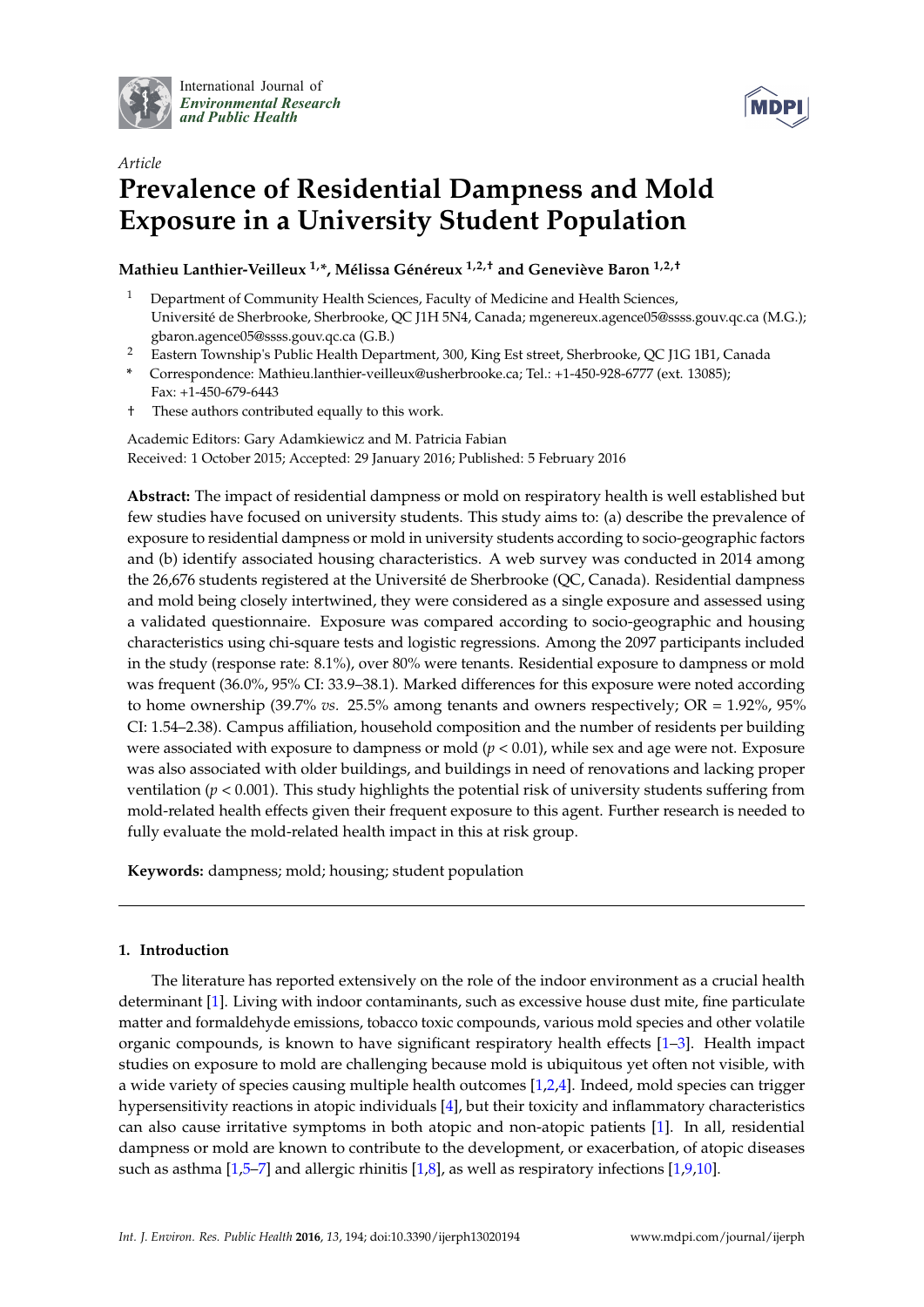Most studies interested in residential dampness or mold have focused on children or a general adult population [\[1,](#page-12-0)[6\]](#page-13-5). University students are typically considered young and healthy [\[11\]](#page-13-6) but also share socioeconomic characteristics typical of a vulnerable population, such as being tenants and having a low income [\[12\]](#page-13-7). Moreover, housing instability, which leads to frequent tenant turnover, could result in carelessness in housing maintenance and upkeep by both landlords and occupants. This situation may contribute to residential dampness or mold persistence over time in rental units [\[13](#page-13-8)[–15\]](#page-13-9), but few studies have confirmed this hypothesis. Some university students are likely more at risk than others. For example, socioeconomically disadvantaged students may show fewer skills at resolving housing issues with their landlord than students with higher socioeconomic status or with those owning their housing [\[13,](#page-13-8)[16\]](#page-13-10). Previous studies have also identified specific socio-demographic factors such as socioeconomic status [\[17\]](#page-13-11), race [\[17\]](#page-13-11) and home ownership [\[13\]](#page-13-8) as factors associated with exposure to residential dampness or mold.

The geographic distribution of such exposure is also important to assess as the prevalence of residential dampness or mold differs greatly between countries. This prevalence has been estimated to be at least 20% in many Western countries [\[18\]](#page-13-12), and, more specifically, 24% in the United States [\[19\]](#page-13-13) and between 14% and 38% in Canada [\[20\]](#page-13-14). While climate could explain some of these differences [\[21\]](#page-13-15), it cannot explain neighborhood differences seen within the temperate city of Montreal, which ranged from 30% to 52% in a recent study [\[22\]](#page-13-16).

Socio-geographic factors alone do not fully characterize a population's vulnerability to exposure to residential dampness or mold. Housing characteristics associated with dampness or mold may therefore serve the purpose of better targeting at-risk population for preventive and corrective interventions. Such at-risk buildings are commonly old, lack proper ventilation, need renovations, have carpeted floors and a peripheral heating system [\[13](#page-13-8)[,23\]](#page-13-17). Occupant behavior in terms of maintaining proper ventilation and heating may also have an important impact on air quality [\[24\]](#page-13-18). In fact, specific housing investments allowing better heating, proper ventilation, and regular maintenance already have been associated with important health improvements [\[24](#page-13-18)[,25\]](#page-13-19).

This study aims to: (1) describe the prevalence of exposure to residential dampness or mold in university student housing according to socio-geographic factors and (2) determine associated housing characteristics.

#### **2. Experimental Section**

#### *2.1. Setting*

The standard minimal age to attend university in Quebec is 18 years old. Most Quebec universities, including the Université de Sherbrooke, are publicly funded. Student tuition—approximately CAD1500 per semester—is considered low by international standards [\[26\]](#page-14-0). Moreover, government grants and loans are offered to students with a low socioeconomic status. Many universities own accommodations, but available units are limited and most students live in privately-owned rental units. In Quebec, 38.6% of housings were rental units in 2012 [\[27\]](#page-14-1). Their 3.0% vacancy rate was near the Canadian rate of 2.8% [\[28\]](#page-14-2), but well below the USA average of 7.3% [\[29\]](#page-14-3). Many students move away from their families to attend university. Therefore, many students go back to their families during weekends and holidays. Another particularity worth mentioning is that all electricity production in Quebec has been nationalized since in the 1960s and therefore electrical heating or ventilation costs are much lower than in most other northern countries.

The Université de Sherbrooke (Quebec, Canada) is a French-speaking university with multiple campuses attended by over 20,000 students each year. As shown in Figure [1,](#page-2-0) its campuses are geographically distributed throughout the province of Quebec. The University's main and health campuses are located in two districts of Sherbrooke, a central city in the Eastern Townships region with 150,000 inhabitants. A third campus is located in Longueuil (405,000 inhabitants), a city roughly one-tenth the size of the neighboring metropolitan area of Montreal. A fourth campus is located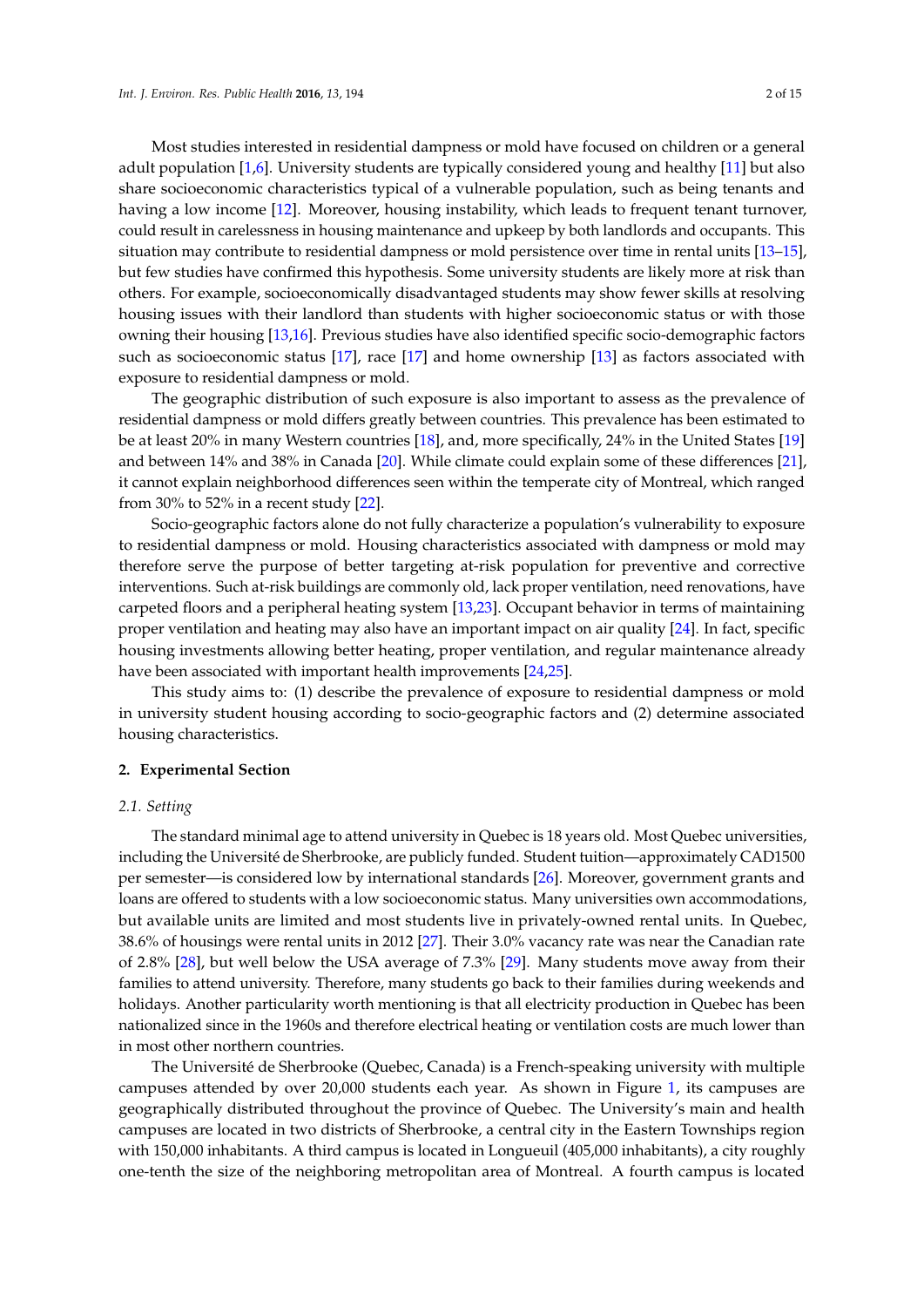further north, in a mid-sized city named Saguenay (145,000 inhabitants). Moreover, roughly one-fifth of students are registered for distance studies throughout the province of Quebec.

<span id="page-2-0"></span>

administrative regions with a zoom on the city of Sherbrooke; campuses are indicated by red symbols. **Figure 1.** Geographic distribution of the Université de Sherbrooke campuses. Map of Quebec

#### *2.2. Recruitment 2.2. Recruitment*

the 2014 winter trimester. Each of the 26,676 students was contacted via their university email in early March 2014 and two follow-up emails were sent each subsequent week. The expected response rate is generally lower for e-mail surveys (around 21% [\[30\]](#page-14-4)) than for mail surveys [\[31\]](#page-14-5). Nevertheless, university students are more easily reached this way as all students regularly use their Université de Sherbrooke email account. While web surveys could lead to a selection bias in a general population (as a low socioeconomic status usually indicates lower internet access), this may not be the case for university students. To maximize response rate, many strategies proposed by Dillman [\[32](#page-14-6)[,33\]](#page-14-7) were applied such as the use of reminders, support from known organizations and incentives (twenty CAD50 gift certificates for the university shop). A web link allowed students to access the consent form and the online survey. Only adults (18 years and older) understanding French and with a primary address in Quebec were included in the study. Students registered at University of the Third Age were excluded, as they were not expected to share the same vulnerability characteristics as the rest of the student population. Institutional and organizational approvals were obtained from the Centre de Recherche du CHUS research ethic board, from the university and from the student federations (FEUS and REMDUS) before contacting students. The project identification code for CHUS ethic board approval is 2014-752, 14-022. Each respondent had to sign a consent form electronically before completing the questionnaire. completing the questionnaire.The study population consists of all students registered at the Université de Sherbrooke during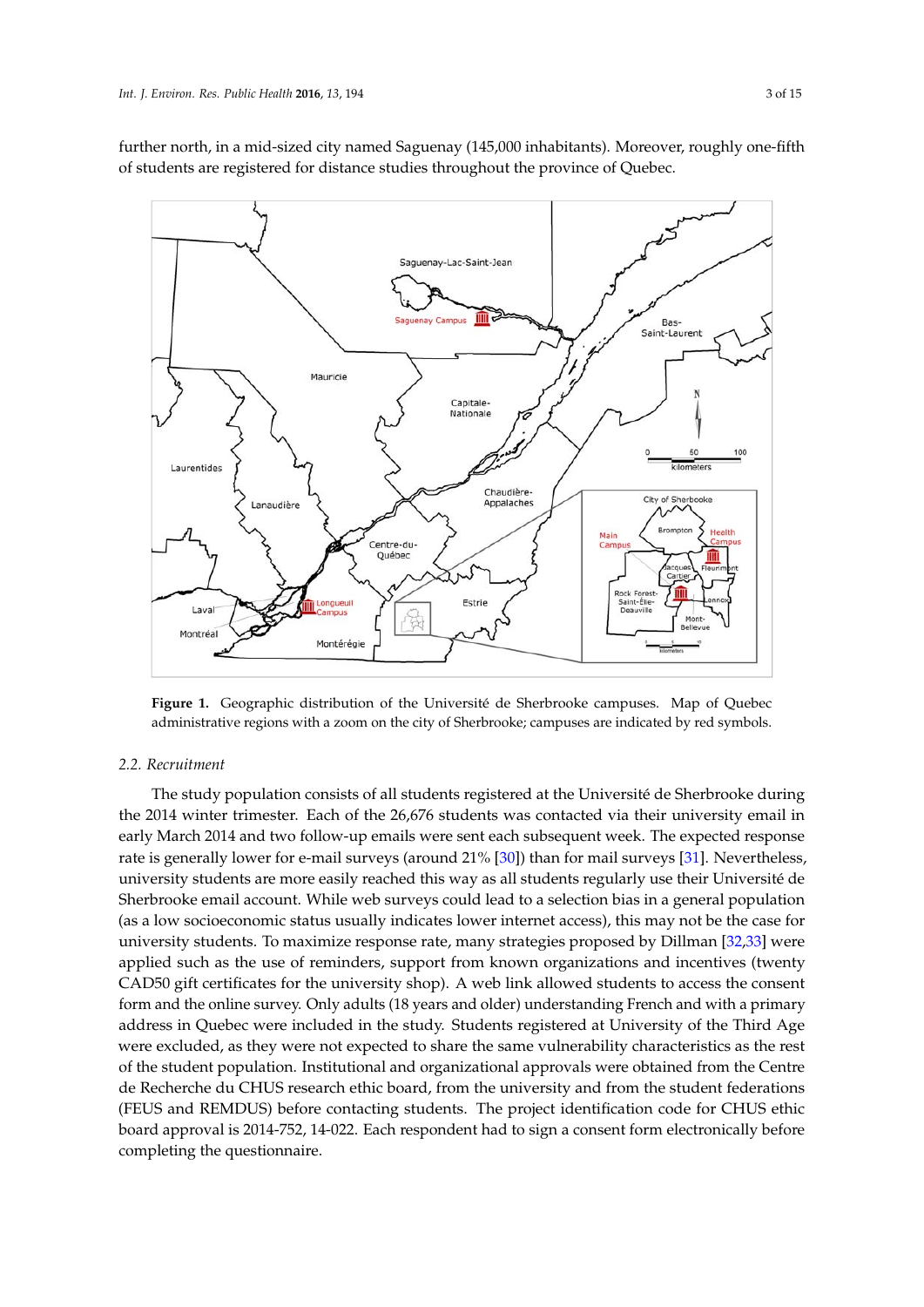#### *2.3. Response Rate*

Of the 26,676 students in the study population, 3029 (11.4%) students were recruited via their university email. However, 726 (2.7%) did not consent to the study and 75 (0.3%) were not eligible, mostly because their primary housing was located outside of the province of Quebec. A further 131 respondents (0.5%) were excluded because they did not respond to key sections of the questionnaire such as questions on dampness or mold exposure. Overall, 2097 questionnaires were included in the analysis, which corresponds to a 7.9% response rate but constitutes 69.2% of the 3029 recruited students. When considering our target population (*n* = 26,676) and after correction for ineligibility among recruited students (2.5%), the final participation rate was 8.1%. Consequences of this low participation rate are discussed further below in the limitations section.

#### *2.4. Questionnaire Development*

For validity and comparison purposes, the survey questionnaire was developed using questions selected from validated questionnaires. The chosen criteria for any sign of dampness or mold exposure have a sensitivity and specificity of 75% and 71% respectively, when considering an evaluation by a hygienist as a gold standard [\[34\]](#page-14-8). The study questionnaire was mostly based on the French versions of the European Community Respiratory Health Survey I and II (ECRHS), the Montreal Children respiratory health study and the Canadian collectivity Health Survey [\[22,](#page-13-16)[35](#page-14-9)[–37\]](#page-14-10). Exact wording of questions from these surveys was used whenever possible. Moreover, two local scholars with appropriate expertise in the area of environmental health and questionnaire development independently assessed content validity of the survey by reviewing each question. The web version was developed using the Limesurvey®platform and hosted on the Université de Sherbrooke server. A pilot test of the online survey was conducted with six students in order to assess completion time and comprehension. The final version of the online survey included up to 144 questions with numerous conditional sections and took 10 to 20 min to complete. To facilitate comprehension and reduce completion time, priority was given to multiple short questions rather than fewer, but more complex, questions. Dichotomous or multiple choice questions were thus used whenever possible. Finally, other topics covered in this survey included respiratory health (asthma-like symptoms, allergic rhinitis and respiratory infections). The extent to which respiratory diseases among students were associated to residential mold or dampness will be addressed in a subsequent paper.

#### *2.5. Conceptual Model*

To better represent associations and interactions between exposure to dampness or mold and respiratory diseases, we developed a conceptual model (presented in Figure [2\)](#page-4-0) based on the epidemiologic triangle [\[38\]](#page-14-11) and the ecologic model (adapted from Dhalgren) [\[39\]](#page-14-12). Each peak of the triangle corresponds to the host (*i.e*., student), the environment (*i.e*., housing) and the agent (*i.e*., mold). Host characteristics that may influence the relationship between the environment and the agent are depicted using the ecologic model with concentric circles representing various levels of influence. The largest circle, socioeconomic conditions, is particularly important since it is closely related to numerous housing characteristics, such as housing quality, maintenance and overcrowding, which contribute to indoor air quality and health risks. At the center of our conceptual model, the three key respiratory diseases (asthma, allergic rhinitis and respiratory infections) overlap (adapted from Hong's Venn *et al.*,) [\[40\]](#page-14-13) to illustrate the clinical interactions between these diseases and the fact that they are often simultaneously present in vulnerable patients. In addition, two arrows at the bottom of the conceptual model highlight the factors, such as dampness or water damage, which are important contributors to mold growth and persistence.

This conceptual model represents some of the interactions between housing, students and mold. To simplify the model, many other contributors to respiratory health, such as house dust mite, smoking, wood fire and pets, have been omitted.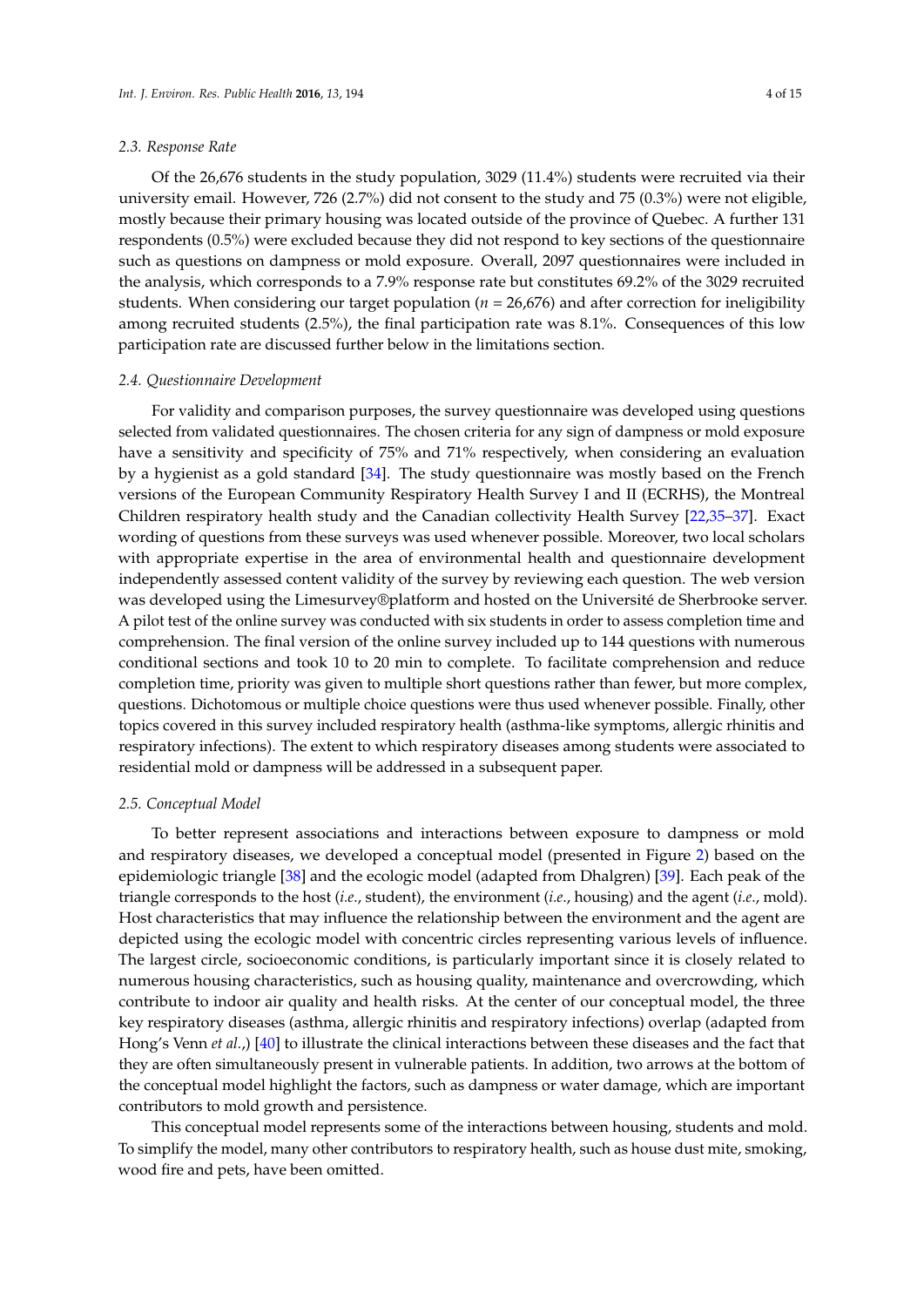<span id="page-4-0"></span>

**Figure 2.** Conceptual model illustrating the impact of mold exposure in student housing on **Figure 2.** Conceptual model illustrating the impact of mold exposure in student housing on respiratory diseases.

#### *2.6. Variables*

5 carpeting, rodents, a dehumidifier, a humidifier and a thermostat. To evaluate student exposure to residential dampness or mold, respondents were asked for signs in the past twelve months at their term-time address of: (a) visible mold; (b) mold odor; (c) excessive humidity such as wet or damp spots on surfaces; and (d) present or past water leaks [\[22](#page-13-16)[,34\]](#page-14-8) which being closely intertwined as a potential model was regarded as  $\frac{1}{2}$  mold problem. were not cleaned within 48 h (as per EPA recommendations  $[41]$ ). Residential dampness and mold being closely intertwined, any one of these four signs was regarded as a potential mold problem, as described in the literature [\[6](#page-13-5)[,9](#page-13-3)[,34](#page-14-8)[,42\]](#page-14-15). Respondents were characterized according to the following socio-geographic factors: (1) demographic factors such as sex, age, spoken language at home, country of birth and residential location during their term (region, city and district); (2) academic characteristics  $\epsilon$ income included the student's and, when relevant, spouse is followed the income, as well as well as  $\epsilon$ such as campus, full-time *vs*. part time studies and grade level and; (3) socioeconomic factors such as home ownership, household composition, annual family income and housing expenses. Annual family income included the student's and, when relevant, spouse's income, as well as the income from any other sources (e.g., family allowance). The six-digit postal code corresponding to the term-time address was geocoded to identify the corresponding region, city and district (6% missing data). Housing characteristics were evaluated, including building type and construction year, the number of occupants per residence, ventilation and heating systems, the need for renovation as well as the presence of:

#### *2.7. Statistical Analysis*

Frequency distributions and crosstables were used to describe the study sample. Only prevalence of residential dampness or mold exposure with a coefficient of variation below 15% are presented and those exposures were analyzed according to socio-geographic and housing characteristics. Chi-square  $(\chi$  [\[2\]](#page-12-2)) tests and univariate regressions were used to measure crude associations with residential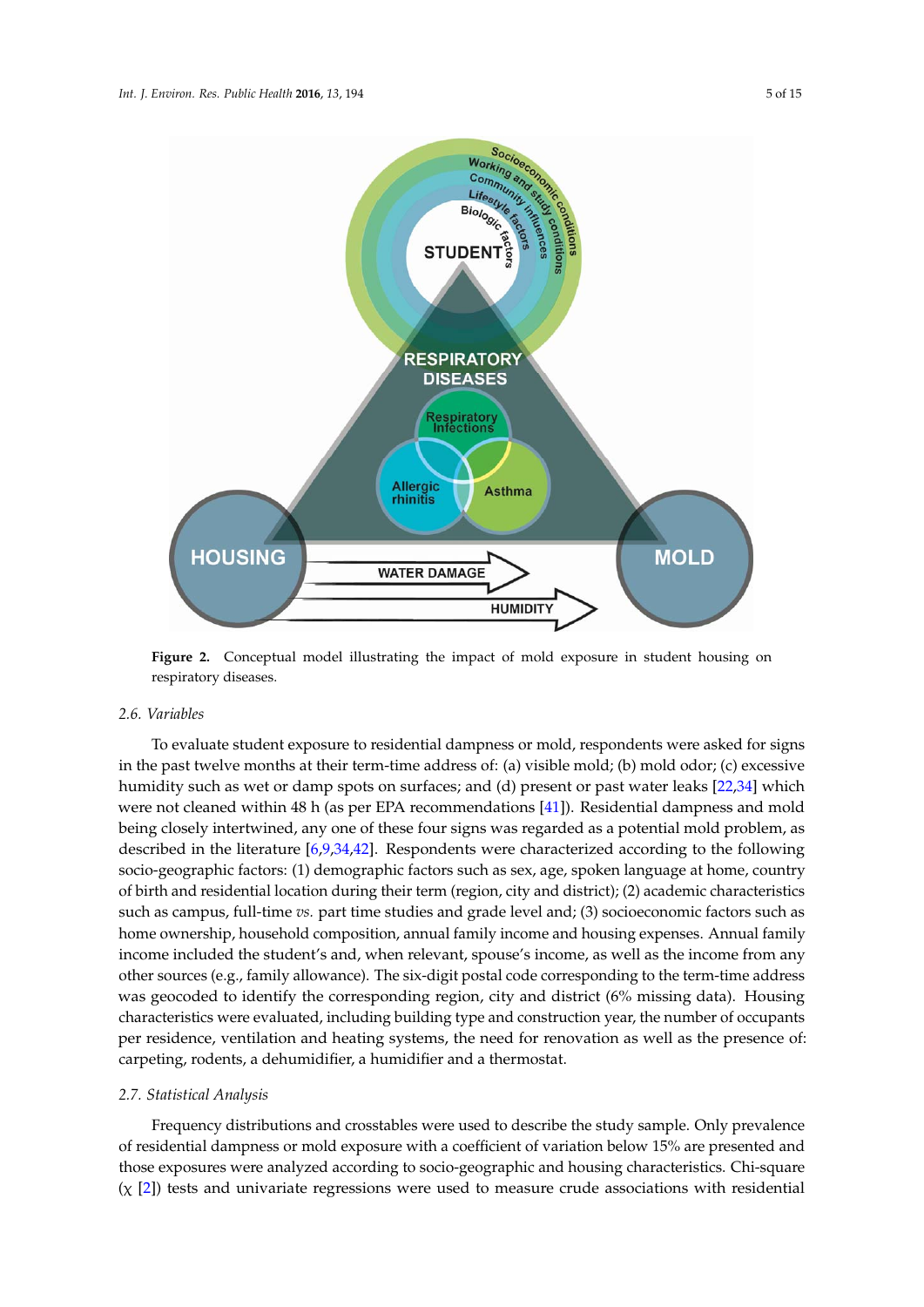exposure to mold or dampness. Univariate rather than multivariate logistic regression was used to calculate odds ratios (OR) and 95% confidence intervals (95% CI) because this study aims to describe factors associated with exposure to residential mold or dampness, rather than establish a causal relationship. An alpha value of 0.05 was used for statistical significance. Results were weighted for sex, age and campus affiliation using publicly available data. Thus, each stratum of respondents (based on sex, age group and campus affiliation) was given a weight. This weight was obtained by dividing the proportion of this stratum in the study population by the corresponding proportion in the sample. All analyses were performed using SPSS version 21.

### **3. Results**

#### *3.1. Socio-Demographic Characteristics*

Socio-demographic characteristics are presented in Table [1.](#page-5-0) Most students were born in Canada, spoke French at home and studied full time. Over half of respondents were young students, baccalaureate candidates and studied at the main campus. More than 80% of respondents were tenants and more than half declared a family annual income below CAN25,000. A comparison of unweighted and weighted data shows that women, younger students, those studying full time and those studying at the main or health campuses (both located in Sherbrooke) were over-represented in the sample.

<span id="page-5-0"></span>**Table 1.** Socio-demographic characteristics of respondents (*n* = 2097), Université de Sherbrooke students (QC, Canada), winter 2014.

| Characteristic             | Group                          | Unweight % (n) | Weighted $*$ % (n) |
|----------------------------|--------------------------------|----------------|--------------------|
| Sex                        | Women                          | 70.3% (1391)   | 56.3% (1110)       |
| Country of birth           | Canada                         | 87.3% (1728)   | 84.6% (1667)       |
| Spoken language at home    | French spoken at home          | 97.5% (1928)   | 96.6% (1903)       |
| Mode of study              | Full time                      | 89.7% (1767)   | 79.2% (1556)       |
| Age                        | 18 to 23 years old             | 55.3% (1094)   | 40.1% (790)        |
|                            | 24 to 30 years old             | 31.5% (623)    | 29.1% (573)        |
|                            | 31 years old and older         | 13.3% (263)    | 30.9% (609)        |
| Grade                      | Baccalaureates                 | 61.9% (1215)   | 51.8% (1017)       |
|                            | <b>Masters</b>                 | 26.7% (525)    | 35.6% (700)        |
|                            | Doctorates or post-doctorates  | 11.4% (224)    | 12.6% (248)        |
| Campus affiliation         | Main campus                    | 65.5% (1291)   | 54.1% (1067)       |
|                            | Health campus                  | 17.7% (349)    | 10.7% (210)        |
|                            | Longueuil campus               | $7.7\%$ (151)  | 13.5% (267)        |
|                            | Saguenay campus and others     | 9.2% (181)     | 21.7% (427)        |
| Household                  | Alone                          | 18.6% (389)    | 19.3% (380)        |
|                            | Family (with/without children) | 34.3% (717)    | 41.2% (810)        |
|                            | Co-renters or others           | 40.8% (853)    | 34.2% (673)        |
|                            | Parents' or family's home      | $6.4\%$ (133)  | 5.3% (103)         |
| Home ownership status      | Tenants                        | 81.9% (1717)   | 74.3% (1465)       |
| Annual family income (CAD) | Less than \$15,000             | 41.3% (812)    | 34.1% (672)        |
|                            | \$15,000 to \$24,999           | 17.3% (340)    | 16.1% (316)        |
|                            | \$25,000 to \$54,999           | 13.7% (269)    | 15.4% (304)        |
|                            | \$55,000 and more              | 20.3% (399)    | 27.6% (544)        |
|                            | Refusal of unknown             | 7.5% (148)     | $6.7\%$ (133)      |

**\*** Weighted for sex, group age and campus affiliation.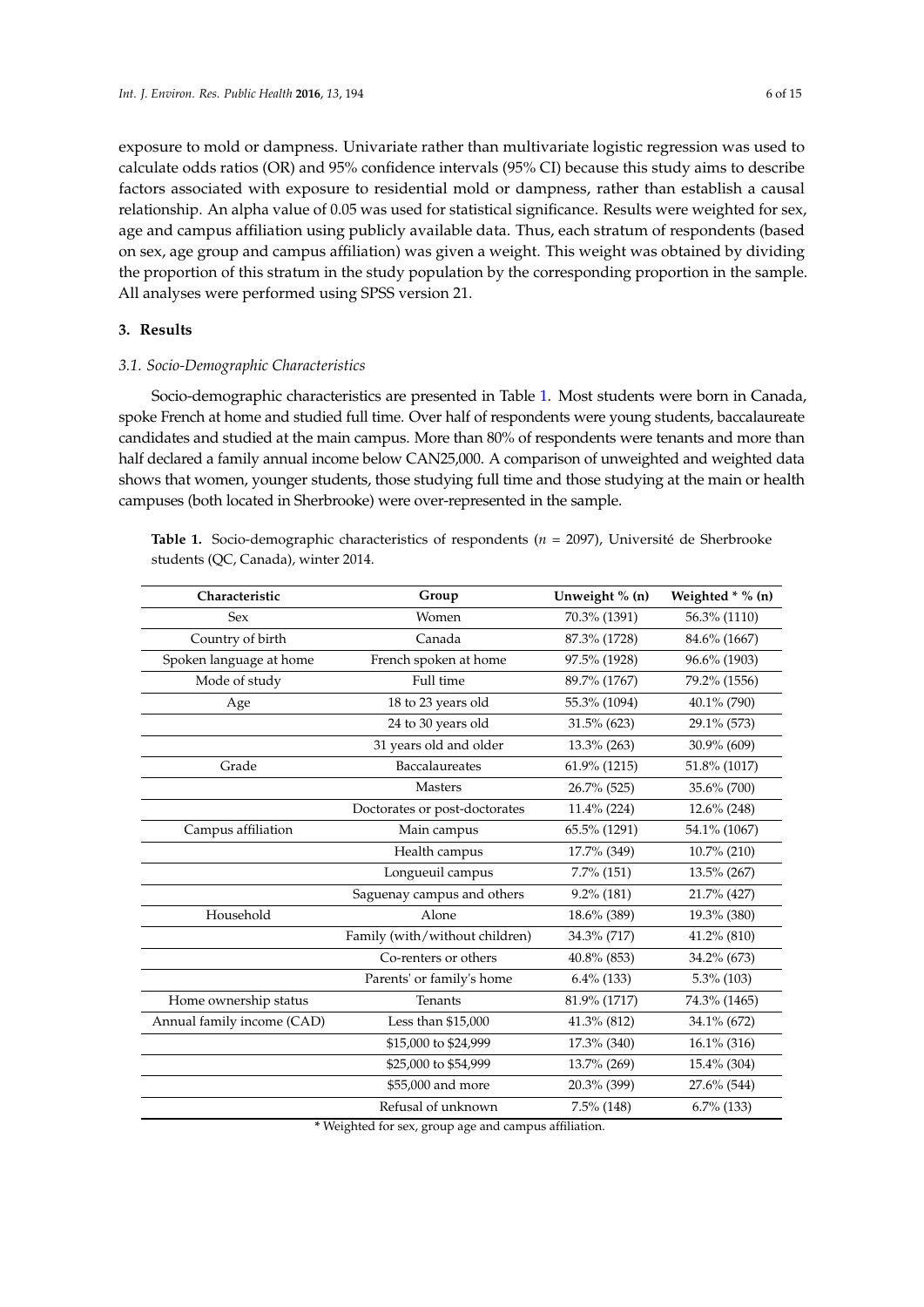#### *3.2. Global Prevalence and Geographic Distribution*

More than a third (36.0%, 95% CI: 33.9–38.1) of surveyed students reported exposure to at least one sign of residential dampness or mold. In descending order, the most reported signs were: excessive humidity (21.4%), visible mold (16.6%), history of water leaks (9.8%) and finally mold odor (7.4%). Due to variation coefficients that were superior to 15%, the geographic analysis of residential dampness or mold prevalence was not possible for each investigated Quebec region or Sherbrooke district. Nevertheless, residential dampness or mold prevalence in student housing was 37.4% (95% CI: 34.7–40.1) for the Eastern Townships, which was similar to Montreal (39.7%, 95% CI: 32.4–46.9), but significantly higher than the neighboring Montérégie region (29.7%, 95% CI: 23.2–36.2). When looking more closely at Sherbrooke districts, Mont-Bellevue, where the main campus is located, had the highest proportion of residential dampness or mold (41.0%, 95% CI: 37.3–44.7). Mont-Bellevue's prevalence was statistically higher than the overall prevalence as well as that of other Sherbrooke districts. For comparison purposes, the Fleurimont (health campus) and Jacques-Cartier districts had a prevalence of 32.0% (95% CI: 25.7–38.4) and 31.1% (95% CI: 24.3–37.9), respectively.

#### *3.3. Socio-Demographic Risk Factors*

The reported prevalence of residential dampness or mold was examined according to various socio-demographic characteristics (Table [2\)](#page-7-0).

|  | Table 2. Prevalence of residential dampness or mold in student housing by socio-demographic |  |  |  |  |
|--|---------------------------------------------------------------------------------------------|--|--|--|--|
|  | characteristics, Université de Sherbrooke students (OC, Canada), winter 2014.               |  |  |  |  |

| Characteristic                | Prevalence % (n) | p Value ( $\chi^2$ Test) | Odd Ratio (95%CI)   |
|-------------------------------|------------------|--------------------------|---------------------|
| <b>Sex</b>                    |                  |                          |                     |
| Men                           | 35.5% (306)      |                          | $\mathbf{1}$        |
| Women                         | 36.4% (404)      | 0.694                    | $1.04(0.86 - 1.25)$ |
| Age                           |                  |                          |                     |
| 18 to 23 years old            | 36.2% (286)      |                          | 1                   |
| 24 to 30 years old            | 37.3% (214)      |                          | $1.05(0.84 - 1.31)$ |
| 31 years old and more         | 34.6% (211)      | 0.623                    | $0.93(0.75 - 1.16)$ |
| <b>Birth country</b>          |                  |                          |                     |
| Canada                        | 35.6% (593)      |                          | $\mathbf{1}$        |
| Other countries               | 38.6% (117)      | 0.310                    | $1.14(0.89 - 1.47)$ |
| Spoken language at home       |                  |                          |                     |
| French spoken at home         | 36.1% (688)      |                          | 1                   |
| French not spoken at home     | $34.3\%$ (23)    | 0.762                    | $0.92(0.55 - 1.54)$ |
| Mode of study                 |                  |                          |                     |
| Full time                     | 36.9% (574)      |                          | 1                   |
| Part time                     | 33.2% (136)      | 0.163                    | $0.85(0.67-1.07)$   |
| Grade                         |                  |                          |                     |
| Baccalaureates                | 37.4% (380)      |                          | $\mathbf{1}$        |
| <b>Masters</b>                | 36.7% (257)      |                          | $0.97(0.80 - 1.19)$ |
| Doctorates or post-doctorates | 29.0% (72)       | 0.045                    | $0.69(0.51 - 0.93)$ |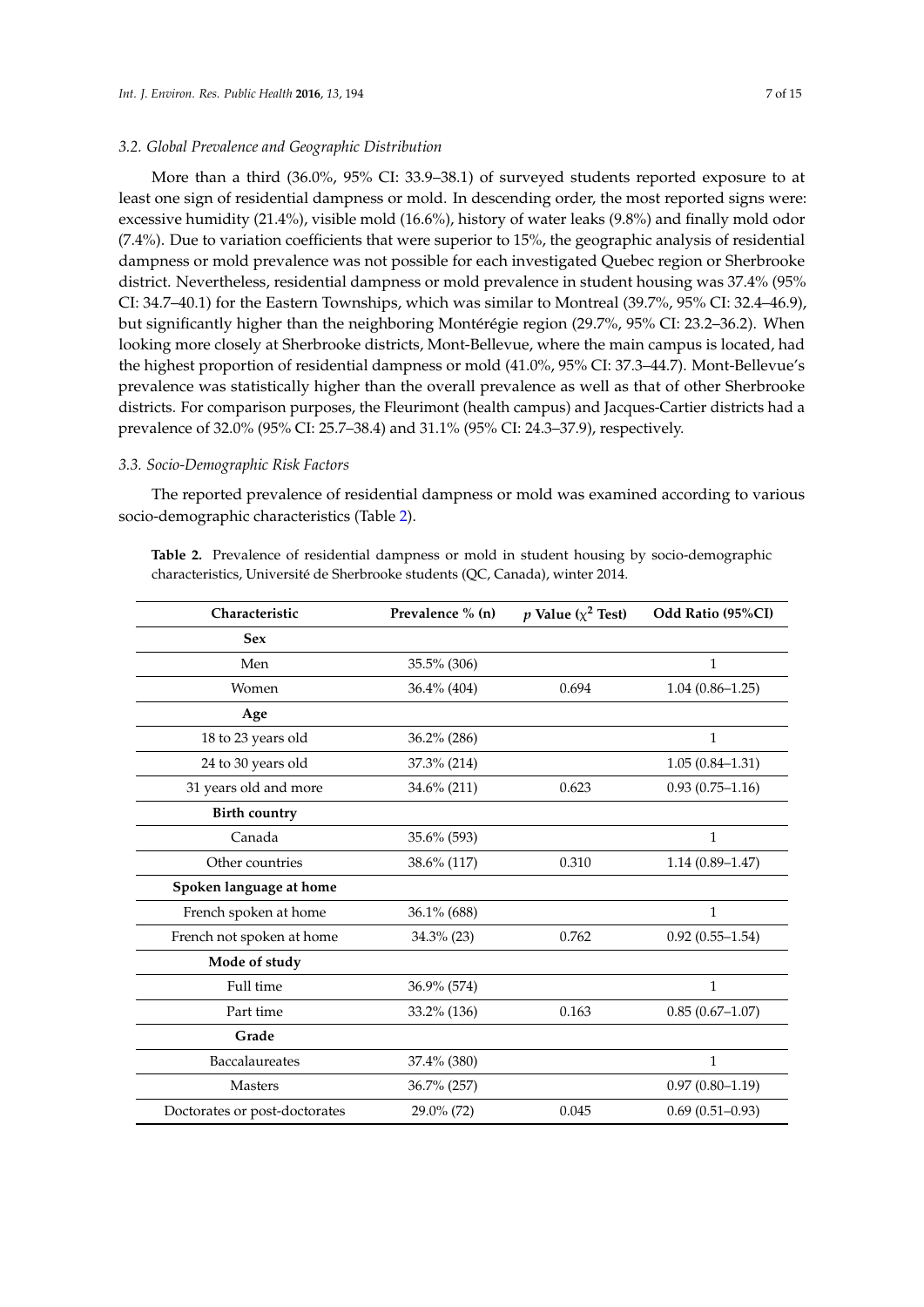<span id="page-7-0"></span>

| Prevalence % (n)                         | p Value ( $\chi^2$ Test) | Odd Ratio (95%CI)   |  |  |  |  |
|------------------------------------------|--------------------------|---------------------|--|--|--|--|
|                                          |                          |                     |  |  |  |  |
| 39.7% (267)                              |                          | $\mathbf{1}$        |  |  |  |  |
| 42.0% (133)                              |                          | $1.10(0.84 - 1.44)$ |  |  |  |  |
| 36.5% (111)                              |                          | $0.87(0.66 - 1.15)$ |  |  |  |  |
| 29.4% (160)                              |                          | $0.63(0.50-0.80)$   |  |  |  |  |
| 27.8% (37)                               | < 0.001                  | $0.58(0.38 - 0.87)$ |  |  |  |  |
|                                          |                          |                     |  |  |  |  |
| 33.2% (379)                              |                          | $\mathbf{1}$        |  |  |  |  |
| 41.1% (270)                              |                          | $1.40(1.15-1.71)$   |  |  |  |  |
| $36.2\%$ (47)                            |                          | $1.14(0.78 - 1.67)$ |  |  |  |  |
| $31.8\%$ (14)                            | 0.009                    | $0.94(0.49 - 1.79)$ |  |  |  |  |
|                                          |                          |                     |  |  |  |  |
| 29.5% (112)                              |                          | $\mathbf{1}$        |  |  |  |  |
| 36.3% (294)                              |                          | $1.36(1.04 - 1.77)$ |  |  |  |  |
| 41.4% (279)                              |                          | $1.69(1.29 - 2.21)$ |  |  |  |  |
| 23.3% (24)                               | < 0.001                  | $0.73(0.44 - 1.21)$ |  |  |  |  |
|                                          |                          |                     |  |  |  |  |
| 39.7% (581)                              |                          | $\mathbf{1}$        |  |  |  |  |
| 25.5% (129)                              | < 0.001                  | $0.52(0.42 - 0.65)$ |  |  |  |  |
| Previous insalubrious housing experience |                          |                     |  |  |  |  |
| 35.0% (631)                              |                          | $\mathbf{1}$        |  |  |  |  |
| 46.5% (79)                               | 0.003                    | $1.61(1.17-2.21)$   |  |  |  |  |
|                                          |                          |                     |  |  |  |  |

**Table 2.** *Cont.*

Most factors (sex, age, country of birth, language spoken at home and mode of study) were not associated with a reported exposure to residential dampness or mold. However, annual family income was inversely associated with dampness or mold. Indeed, students with an annual family income of more than CAD55,000 were less likely to declare such problems when compared with those earning less than CAD15,000 (OR = 0.63, 95% CI: 0.50–0.80). Doctorate and post-doctorate students, who generally had a higher family income (unpublished data: *p* < 0.001), were also less likely to report signs of dampness or mold (OR = 0.69, 95% CI: 0.51–0.93) when compared to baccalaureate students. Residential dampness or mold was more frequently reported by tenants than owners (OR = 1.92, 95% CI: 1.54–2.38). Students sharing an apartment with two or three other residents were more likely to report signs of residential dampness or mold than students living alone or with only one person (OR = 1.40, 95% CI: 1.15–1.71). When looking more closely at household composition, students living with co-tenants and those in a family unit (with or without children) declared significantly more dampness or mold problems compared to students living alone, while students living in their parents' home did not. Interestingly, students who reported leaving an insalubrious residence in the past were still more prone to stay in such homes (OR = 1.61, 95% CI: 1.17–2.21).

#### *3.4. Housing Risk Factors*

As described in Table [3,](#page-9-0) reported exposure to residential dampness or mold is significantly associated with buildings which: (1) had 2 to 11 apartments; (2) were of older construction; (3) needed renovations and (4) were not occupied by the landlord (all  $p < 0.001$ ). It is noteworthy that these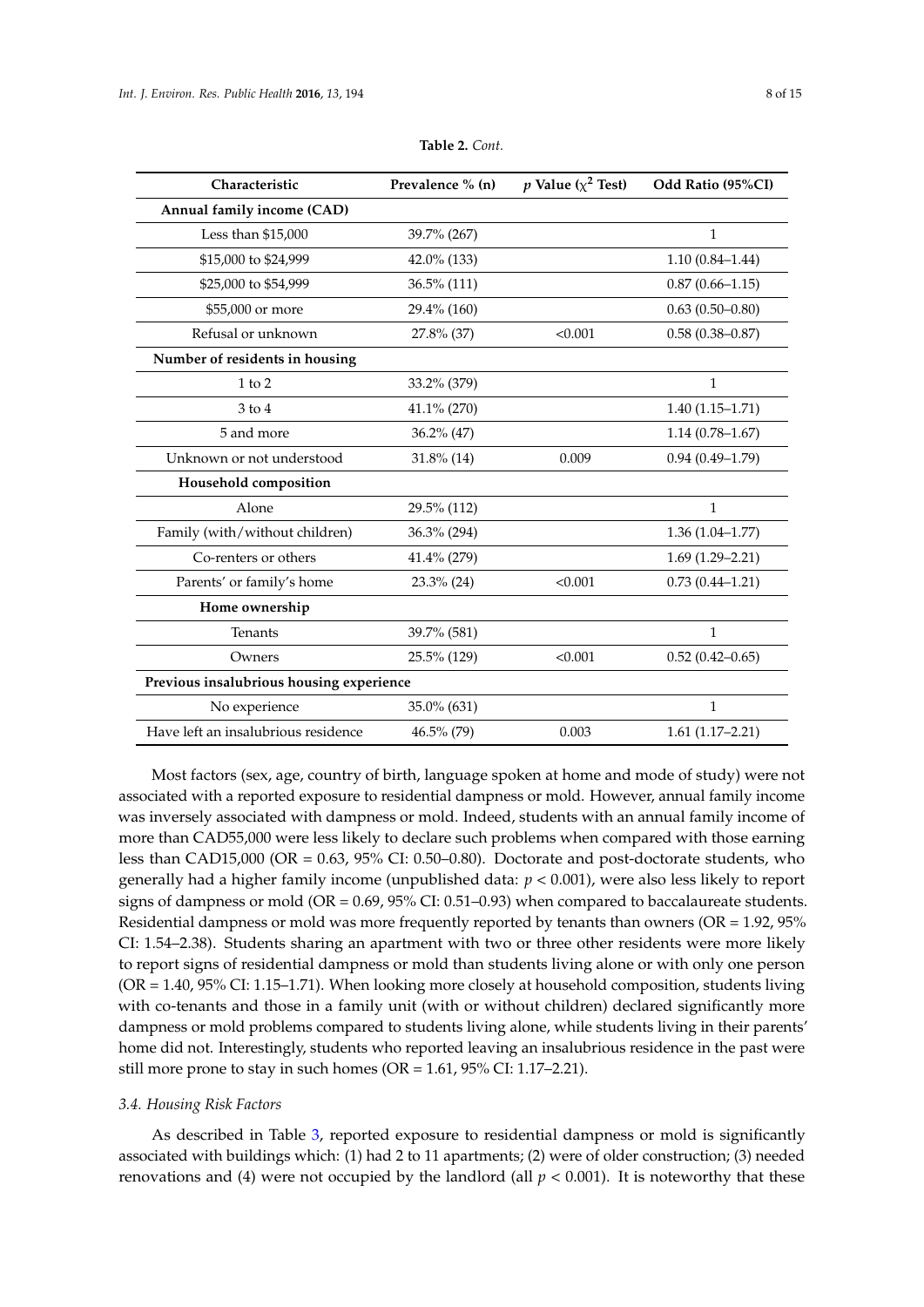building characteristics were very frequent among the surveyed students. The need for housing renovations was the strongest factor associated with residential dampness or mold.

**Table 3.** Prevalence of residential dampness or mold per housing characteristics, Université de Sherbrooke students (QC, Canada), winter 2014.

| <b>Housing Characteristic</b>                     | Prevalence % (n) | p Value ( $\chi^2$ Test) | Odd Ratio (95%CI)   |
|---------------------------------------------------|------------------|--------------------------|---------------------|
| Type of residence                                 |                  |                          |                     |
| One apartment only                                | 32.6% (202)      |                          | $\mathbf{1}$        |
| 2 to 11 apartments                                | 41.6% (331)      |                          | $1.48(1.19-1.84)$   |
| 12 apartments or more                             | 34.4% (147)      |                          | $1.09(0.84 - 1.41)$ |
| University-owned accommodations                   | 24.8% (27)       | < 0.001                  | $0.67(0.42 - 1.08)$ |
| Year of construction                              |                  |                          |                     |
| Before 1961                                       | 44.5% (146)      |                          | $\mathbf{1}$        |
| 1961-1980                                         | 45.7% (269)      |                          | $1.05(0.80-1.38)$   |
| 1981-2000                                         | 34.2% (156)      |                          | $0.65(0.49 - 0.87)$ |
| After 2000                                        | 17.9% (64)       |                          | $0.27(0.19 - 0.39)$ |
| Unknown                                           | $31.1\%$ (75)    | < 0.001                  | $0.56(0.40-0.80)$   |
| Monthly rental costs<br>(tenants only, CAD)       |                  |                          |                     |
| \$0 to \$499                                      | 36.6% (146)      |                          | 1                   |
| \$500 to \$999                                    | $40.9\%$ (361)   |                          | $1.20(0.94 - 1.53)$ |
| \$1000 and more                                   | 43.4% (59)       | 0.239                    | $1.32(0.89 - 1.96)$ |
| Monthly property costs<br>(home owners only, CAD) |                  |                          |                     |
| \$0 to 999                                        | 29.8% (67)       |                          | $\mathbf{1}$        |
| \$1000 and more                                   | 23.9% (49)       | 0.170                    | $0.74(0.48 - 1.14)$ |
| Need for housing renovations                      |                  |                          |                     |
| Regular maintenance                               | 22.3% (269)      |                          | $\mathbf{1}$        |
| Minor needs                                       | 49.4% (269)      |                          | $3.40(2.74 - 4.22)$ |
| Major needs                                       | 77.8% (172)      | < 0.001                  | 14.78 (9.99-21.88)  |
| Owner proximity                                   |                  |                          |                     |
| Out of building                                   | 40.5% (495)      |                          | $\mathbf{1}$        |
| In building, but out of the apartment             | 35.7% (86)       |                          | $0.81(0.61 - 1.08)$ |
| In the apartment                                  | 25.3% (129)      | < 0.001                  | $0.50(0.40-0.63)$   |
| <b>Heating system</b>                             |                  |                          |                     |
| <b>Electrical heaters</b>                         | 36.2% (508)      |                          | 1                   |
| Hot water radiators                               | 37.3% (94)       |                          | $1.05(0.80-1.39)$   |
| Central system                                    | 33.3% (47)       |                          | $0.89(0.62 - 1.29)$ |
| Others                                            | 39.6% (44)       |                          | $1.17(0.79 - 1.73)$ |
| Unknown heating system                            | 25.4% (16)       | 0.360                    | $0.61(0.34 - 1.09)$ |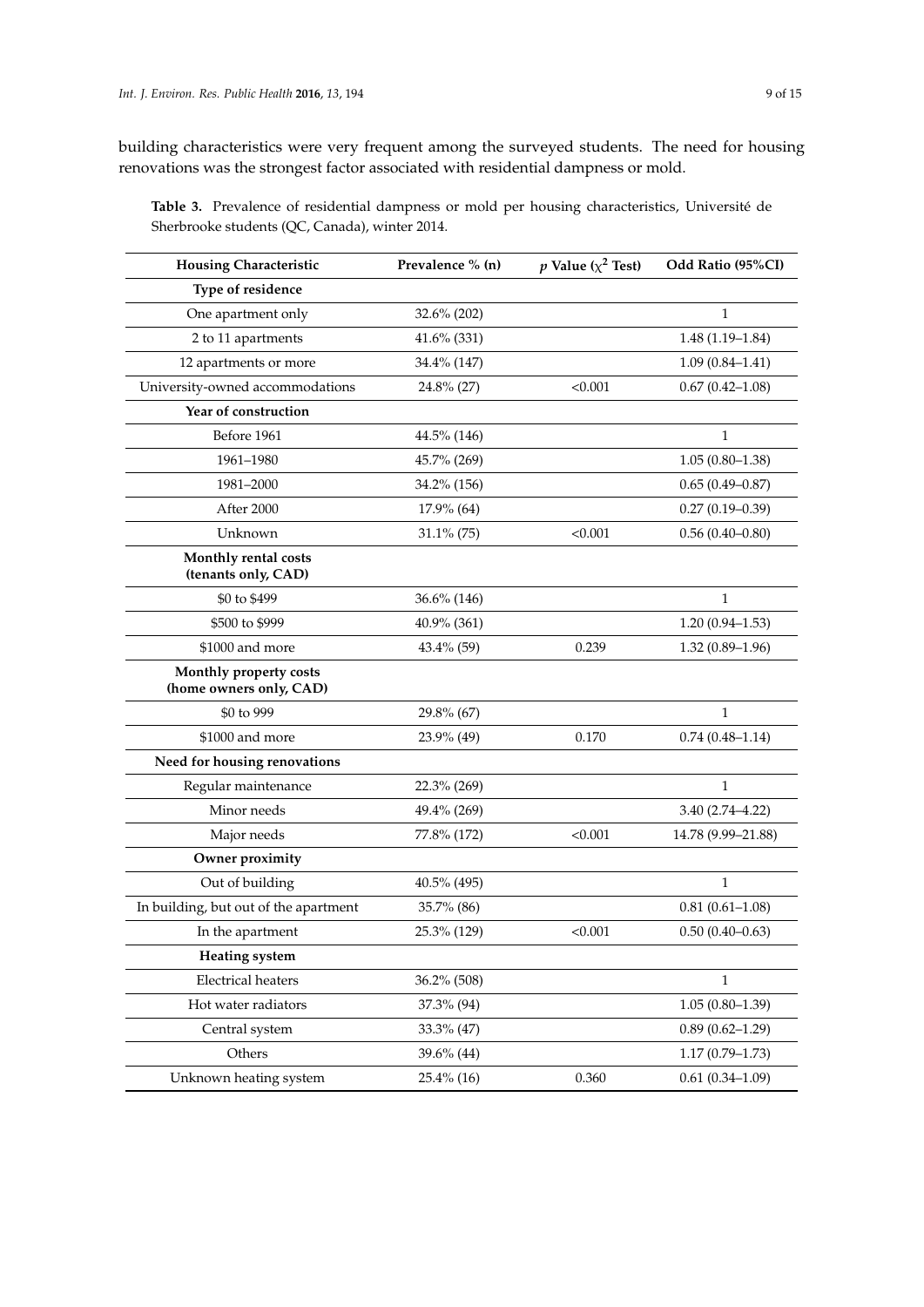<span id="page-9-0"></span>

| <b>Housing Characteristic</b>                   | Prevalence % (n) |                | p Value ( $\chi^2$ Test) | Odd Ratio (95%CI)   |
|-------------------------------------------------|------------------|----------------|--------------------------|---------------------|
| Presence or absence of<br>some characteristics: |                  |                |                          |                     |
| Bedroom in basement                             | No               | 34.3% (557)    |                          |                     |
|                                                 | Yes              | 44.5% (154)    | < 0.001                  | $1.53(1.21-1.93)$   |
| Carpeting                                       | No               | 34.6% (591)    |                          |                     |
|                                                 | Yes              | 44.9% (119)    | 0.001                    | $1.54(1.18-2.00)$   |
| Rodents                                         | No               | 35.1% (651)    |                          |                     |
|                                                 | Yes              | $51.7\%$ (60)  | < 0.001                  | $1.98(1.36 - 2.89)$ |
| Dehumidifier                                    | N <sub>0</sub>   | $32.6\%$ (523) |                          |                     |
|                                                 | Yes              | 51.2% (187)    | < 0.001                  | $2.18(1.73 - 2.74)$ |
| Humidifier                                      | No               | 35.9% (666)    |                          |                     |
|                                                 | Yes              | 38.3% (44)     | 0.606                    | $1.11(0.75-1.63)$   |
| Thermostat                                      | No               | 37.7% (89)     |                          |                     |
|                                                 | Yes              | 35.8% (621)    | 0.564                    | $0.92(0.70-1.22)$   |
| Air conditioning                                | N <sub>0</sub>   | 37.9% (530)    |                          |                     |
|                                                 | Yes              | 31.5% (180)    | 0.008                    | $0.76(0.61 - 0.93)$ |
| Central mechanical ventilation                  | No               | 41.8% (499)    |                          |                     |
|                                                 | Yes              | 27.1% (211)    | < 0.001                  | $0.52(0.43 - 0.63)$ |
| Cooker hood connected to exterior               | No               | 44.0% (270)    |                          |                     |
|                                                 | Yes              | 32.4% (440)    | 0.004                    | $0.61(0.44 - 0.85)$ |
| <b>Bathroom</b> ventilation                     | No               | 44.8% (69)     |                          |                     |
|                                                 | Yes              | 33.2% (533)    | < 0.001                  | $0.61(0.50-0.74)$   |

**Table 3.** *Cont.*

Respondents living in buildings in need of minor and important renovations were significantly more at risk (OR = 3.40, 95% CI: 2.74–4.22 and OR = 14.78, 95% CI: 9.99–21.88, respectively) than those living in housing only requiring regular maintenance. Residential dampness or mold was not found to be associated with either monthly property expenses (home owners) or monthly rental costs (tenants). The type of heating system and the presence of a thermostat were not associated with residential dampness or mold, but many other housing characteristics were. These factors included the presence of a bedroom in the basement, of carpeting, of rodents, and of a dehumidifier. On the other hand, a variety of ventilation systems (air conditioning, central mechanical exhaust, cooker hood and bathroom exhaust) were all significantly associated with less frequent residential exposure to dampness or mold (*p <* 0.01). Among ventilation components, the presence of a central mechanical ventilation system had the strongest negative association with dampness or mold. Indeed, students having this type of system had an almost two-fold decrease in the likelihood of declaring residential dampness or mold signs (OR = 0.52, 95% CI: 0.43–0.63).

A validation analysis using "mold odor" instead of "any dampness or mold sign" as exposure was conducted given that mold odor is a likely sign of insufficient ventilation but also a greater problematic indicator [\[24\]](#page-13-18). Even though exposure to mold odor was less frequent (reported by 7.4% of students), its associations with many students and housing characteristics (e.g., tenant status, number of occupants in housing, housing in a basement, older building, past experience of living in insalubrious housing and lack of ventilation systems) was stronger.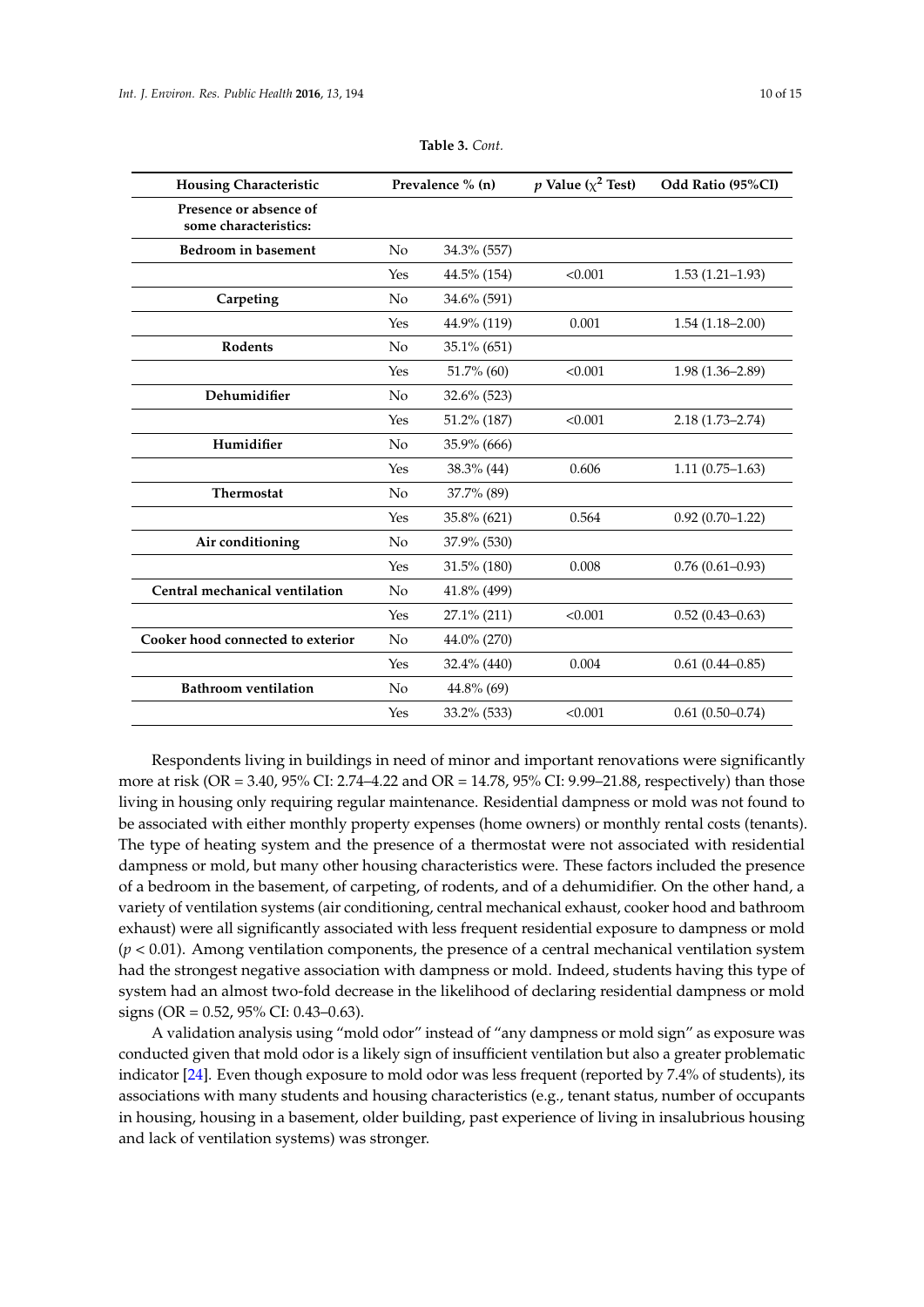#### **4. Discussion**

Our findings show an overall self-reported prevalence of residential dampness or mold of 36.0% in this study population of university students. This is consistent with results from a previous study in a US college student population which reported that 39.3% of students' housings had signs of mold on surfaces [\[14\]](#page-13-20). This prevalence is also very similar to the proportion of reported dampness by the general population in a study conducted in six Canadian regions (37.6%) [\[43\]](#page-14-16) and in a recent study of Montreal households which included basement housing in its exposure criteria (36.3%) [\[22\]](#page-13-16).

Even though these similarities in prevalence could suggest no increased risk in mold exposure for university students, additional analyses showed otherwise. Indeed, when considering only tenant students (which represent over 81.9% of the study sample), the observed dampness or mold prevalence of 39.7% was closer to the general population prevalence estimated in some problematic Montreal districts [\[22\]](#page-13-16). Geographically, this study also confirmed that students living in the main university campus district of Mont-Bellevue were affected by residential dampness or mold at a greater extent (41.0%, 95% CI: 37.3–44.7) than those living elsewhere. This finding was expected since a high building renovation needs in this district was identified by a recent Canadian census [\[15\]](#page-13-9). Furthermore, our findings are higher than a previous exposure prevalence of 15.0% observed in a Finnish student population [\[21\]](#page-13-15). This is coherent with another European study demonstrating that temperate climates (such as in Quebec's southern regions) present a higher prevalence of residential mold, water damage or a combination of both, than colder climates (such as in Finland) [\[21\]](#page-13-15).

The study findings support the initial assumption that students are vulnerable to residential dampness or mold problems and further emphasize the high variability of exposure according to socio-demographics and housing characteristics. This is important given that university students are often tenants, often have a low income and often live in older multi-unit apartment buildings, all factors which were associated with exposure to residential dampness or mold. Such characteristics have also been found to be associated with dampness or mold in previous studies with similar or even stronger associations [\[13](#page-13-8)[,17\]](#page-13-11). For example, our study showed that tenant-occupied housings were about twice more likely (OR = 1.92, 95% CI: 1.54–2.38) to present signs of dampness compared to owner-occupied buildings. A Swedish survey conducted in the general population between 1998 and 2000 estimated this increased likelihood to be of the order of 5.47 (95% CI: 3.03–9.87) [\[13\]](#page-13-8). On the other hand, in our study, student housing costs were not associated with residential dampness or mold. This absence of association was also reported in a similar study on U.S. students [\[14\]](#page-13-20). However, our study added that family income was inversely associated with exposure to dampness or mold. One explanation could be that higher family income meant higher empowerment for housing selection at a better price and higher maintenance skills. Low family income could also play a proxy role for housing vulnerability as it has also been associated with many vulnerability factors such as ownership status, building type, its year of construction, the need for renovations and the type of ventilation (results not shown). The association between students reporting past experiences of living in damp or moldy housing and present residential exposure to dampness or mold corroborates this vicious circle and the lack of empowerment of some students.

Even though some socio-geographic characteristics were associated with residential dampness or mold, our findings highlight housing characteristics as main associated factors. These housing factors were mostly linked to insufficient ventilation (bathroom fan, cooker hood, central ventilation and air conditioning) and lack of maintenance (renovation needs, year of construction, presence of rodents and of a dehumidifier) as described in the literature [\[1](#page-12-0)[,13](#page-13-8)[,23\]](#page-13-17). Interestingly, a pooled analysis [\[44\]](#page-14-17) in the USA has shown that some housing factors, including rodents and below average housekeeping, were associated with higher allergen levels. Similarly to Sharpe *et al.*, who used mold odor as a combination of mold exposure and lack of ventilation [\[24\]](#page-13-18), our validation analysis demonstrated stronger associations between mold odor (as opposed to any sign of dampness or mold) and many students and housing characteristics. However, previous associations between central heating systems and residential dampness or mold  $[23]$  could not be replicated in this study ( $p = 0.360$ ). Considering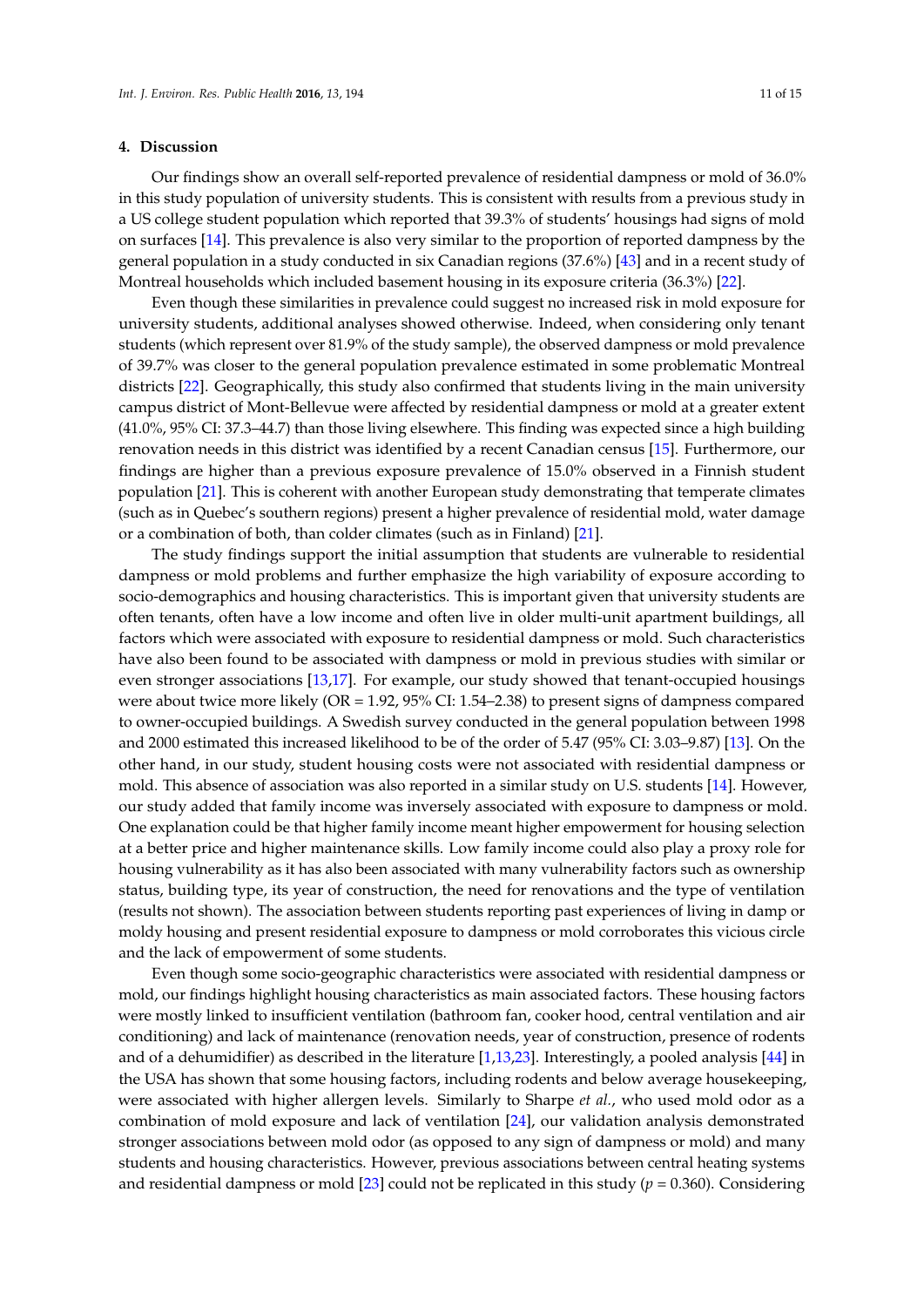that electrical and hot water heating systems are usually both visible in housings and that only few students did not know their type of heating system, a classification bias probably does not explain this result. It is also worth mentioning that some students may alter their behavior in terms of heating or ventilation due to concerns with their personal global warming footprint. However, because Quebec's nationalized electricity production is mostly powered by hydroelectricity, the use of ventilation or heating to reduce mold may have less impact on global warming in Quebec than in other countries using other types of electricity production schemes (e.g., natural gas).

As underlined in a recent provincial public health report [\[45\]](#page-14-18), access to affordable salubrious housing is a key health determinant, particularly for low socioeconomic populations. In addition to the negative health effects of the housing itself, these housings are often located in generally low socioeconomic neighborhoods which offer fewer services and are closer to sources of pollution (e.g., highways or industrial sectors), which further increases the health inequality gap felt by individuals with a low socioeconomic status. Populations with a lower socioeconomic status are not only more at risk to be exposed to residential dampness or mold, but they also are likely to have less knowledge, fewer skills and limited access to resources. We demonstrated that many university students, who are usually not considered a vulnerable population, are frequently exposed to residential dampness or mold and may have challenges in moving away from their insalubrious environment. A combination of proximity and socioeconomic difficulties leads to concentrated low-cost student housing in neighborhoods near universities, like the Mont-Bellevue district of Sherbrooke. This situation may favor a lack of building maintenance in those neighborhoods (thus "high building renovation needs"), which could lead to a higher prevalence of residential dampness or mold.

By its large and geographically-spread out sample composed of a rarely studied population, this unique study successfully highlights the usefulness of targeting vulnerable populations using various student and housing characteristics, such as: year of construction, ownership status and maintenance needs. This latter key variable is usually collected in the national census [\[15\]](#page-13-9) and therefore may be very useful for public health and city officials to identify high-risk neighborhoods. Considering that housing investments have been associated with health improvements [\[25\]](#page-13-19), strategies to invest in residential ventilation systems and in preventive building maintenance could lead to better global air quality [\[1\]](#page-12-0) and may help to prevent health issues related to residential dampness or mold.

#### *Limitations*

The low response rate encountered in this study may have led to non-response bias. Therefore, exposed students may have self-selected in greater proportions than unexposed ones, leading to the over-estimation of mold exposure. Similarly, students having adverse characteristics, such as low socioeconomic status, may have been over-represented. To correct for younger students, women and students affiliated to the main campus responding more frequently to the survey, results were weighted for key socio-demographic characteristics of the study population. Furthermore, comparable results were reported in previous studies based on similar populations and with higher response rates [\[14](#page-13-20)[,22\]](#page-13-16). Despite these corrections and comparisons, the study results should nevertheless be interpreted with caution given the low participation rate of 8.1%.

When focusing on data collection, dampness or mold signs were self-reported and not objectively measured. Therefore, results could have also suffered from a classification bias, and could have been under- or over-reported. However, studies have shown that occupant reports represent a valid estimation of dampness or mold exposure (sensitivity of 75% and specificity 71% when using the hygienist evaluation as a gold standard) [\[34\]](#page-14-8). This estimation, although generally underestimated, is even closer to biological measures than a visual evaluation by an expert [\[1](#page-12-0)[,34](#page-14-8)[,46\]](#page-14-19). As students were independently surveyed, more than one co-tenant per residence could have been included in the study. To protect their confidentiality, the complete residential address of respondents was not collected and it was therefore impossible to eliminate these possible duplicates. Moreover, the fact that some students may be temporarily travelling for internship purposes or going back to their families during holidays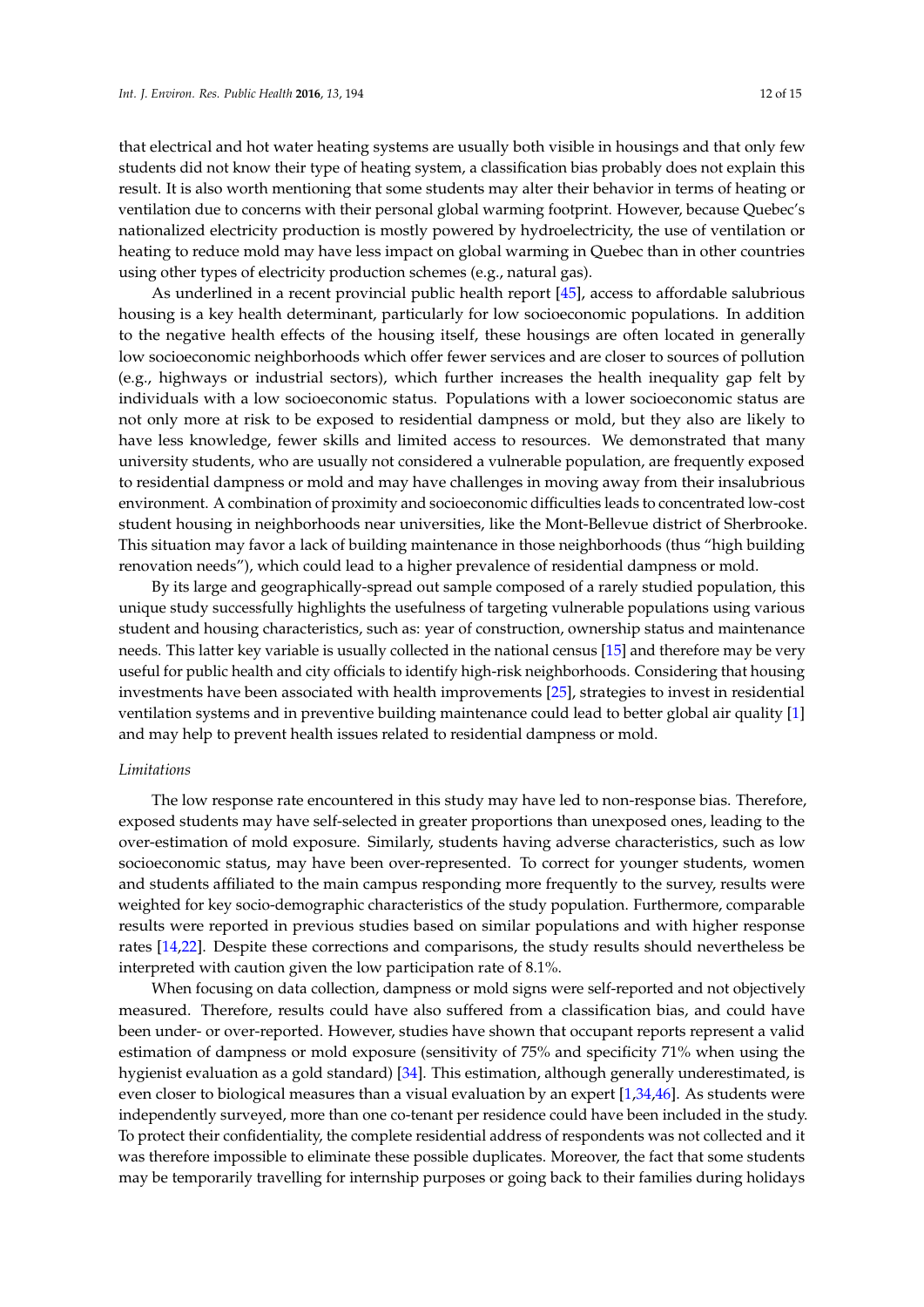may limit their exposure to university-term housing. Because time spent away from term-housing was not assessed in this study, we may have overestimated the prevalence of residential exposure to dampness or mold.

Finally, this is a cross-sectional study which cannot evaluate temporality or causal links. Such a limitation could have given rise to associations such as the one between the presence of a dehumidifier and the presence of mold, the former being probably a consequence rather than a causal factor of the latter. However, the main purpose of the current study was to describe the distribution of residential mold problems according to socio-geographic and housing factors and not to identify predictors of such problems. This study therefore offers a valuable description of student housing conditions and associated factors for residential dampness or mold that could help stakeholders identify student populations at increased risk for such exposure and better target their interventions.

#### **5. Conclusions**

Adding to a growing body of knowledge, these results suggest the need for public health authorities, university administrators and city officials to regard university students as a vulnerable population at risk of living in damp or moldy housings. These results especially emphasize the variability of this risk amongst university students which are a heterogeneous population. Indeed, despite the fact that many of them share at risk characteristics such as low income and tenant status, others are much less at risk to be exposed. Thus, targeting all university students with interventions could be inefficient compared to focused interventions for those most at risk. Despite not having examined intervention efficacy and considering the limits of this study, these results underline which students' accommodations are more at risk to be associated to a damp or moldy environment and could be targeted for focused interventions. However, further research is needed to fully evaluate the health and academic consequences of residential dampness or mold in university students. This research, which should have strong study designs, may ultimately lead to targeted environmental interventions directed (1) on knowledge transfer to student populations about environmental health issues and their right as tenants and (2) on reinforcing housing regulations (incentives or tax penalties) in order to enhance the landlord's responsibility with regards to salubrious housing. These studies should also help public health professionals to better understand and protect university students from such insalubrious housing.

**Acknowledgments:** This research was financially supported by the Université de Sherbrooke's Institutional fund for student activities which allowed to increase the participation rate by drawing small incentive prizes to participants. We want to thank the Eastern Township's Public Health Department, the Université de Sherbrooke as well as the FEUS and REMDUS student associations of the Université de Sherbrooke for their support and collaboration. Special thanks as well to David-Martin Milot and Jade Berbari for a review of the English language and style.

**Author Contributions:** The first author Mathieu Lanthier-Veilleux conceived and designed the questionnaire, analyzed the data and wrote the first draft of the article. The two other authors, Mélissa Généreux and Geneviève Baron supervised the preparation and the study process before revising and commenting on the article.

**Conflicts of Interest:** The authors declare no conflict of interest.

#### **References**

- <span id="page-12-0"></span>1. World Health Organization. *WHO Guidelines for Indoor Air Quality: Dampness and Mould*; WHO Regional Office for Europe: Copenhagen, Denmark, 2009.
- <span id="page-12-2"></span>2. Sharpe, R.A.; Bearman, N.; Thornton, C.R.; Husk, K.; Osborne, N.J. Indoor fungal diversity and asthma: A meta-analysis and systematic review of risk factors. *J. Allergy. Clin. Immunol.* **2014**, *135*, 1–13. [\[CrossRef\]](http://dx.doi.org/10.1016/j.jaci.2014.07.002) [\[PubMed\]](http://www.ncbi.nlm.nih.gov/pubmed/25159468)
- <span id="page-12-1"></span>3. Carazo Fernández, L.; Fernández Alvarez, R.; González-Barcala, F.J.; Rodríguez Portal, J.A. Indoor air contaminants and their impact on respiratory pathologies. *Arch. Bronconeumol.* **2013**, *49*, 22–27. [\[CrossRef\]](http://dx.doi.org/10.1016/j.arbres.2012.04.005) [\[PubMed\]](http://www.ncbi.nlm.nih.gov/pubmed/22704531)
- <span id="page-12-3"></span>4. Simon-Nobbe, B.; Denk, U.; Pöll, V.; Rid, R.; Breitenbach, M. The spectrum of fungal allergy. *Int. Arch. Allergy Immunol.* **2008**, *145*, 58–86. [\[CrossRef\]](http://dx.doi.org/10.1159/000107578) [\[PubMed\]](http://www.ncbi.nlm.nih.gov/pubmed/17709917)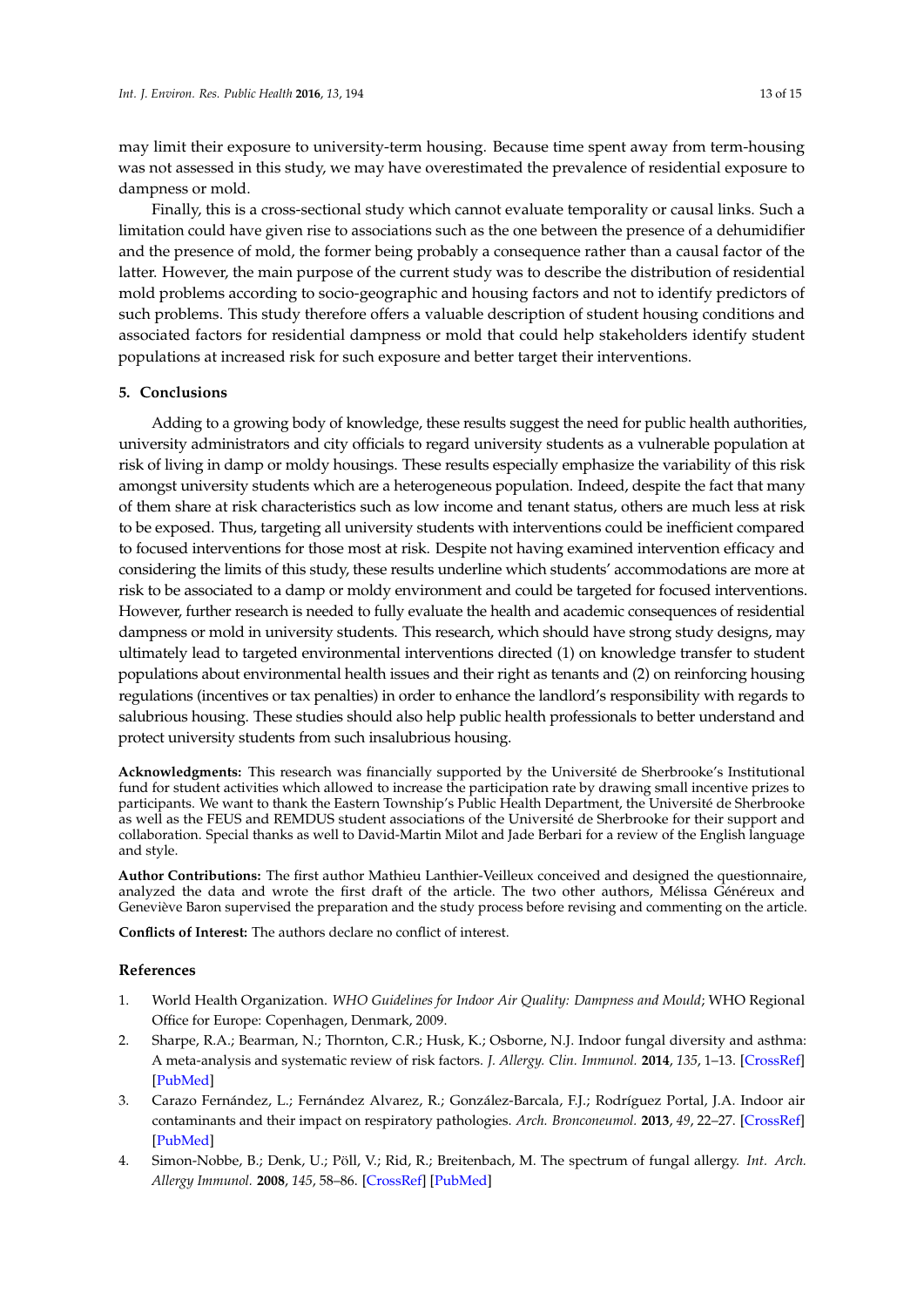- <span id="page-13-0"></span>5. Reponen, T.; Lockey, J.; Bernstein, D.I.; Vesper, S.J.; Levin, L.; Khurana Hershey, G.K.; Zheng, S.; Ryan, P.; Grinshpun, S.A.; Villareal, M.; *et al*. Infant origins of childhood asthma associated with specific molds. *J. Allergy Clin. Immunol.* **2012**, *130*, 639–644. [\[CrossRef\]](http://dx.doi.org/10.1016/j.jaci.2012.05.030) [\[PubMed\]](http://www.ncbi.nlm.nih.gov/pubmed/22789397)
- <span id="page-13-5"></span>6. Quansah, R.; Jaakkola, M.S.; Hugg, T.T.; Heikkinen, S.A.M.; Jaakkola, J.J.K. Residential dampness and molds and the risk of developing asthma: A systematic review and meta-analysis. *PLoS ONE* **2012**, *7*, e47526. [\[CrossRef\]](http://dx.doi.org/10.1371/journal.pone.0047526) [\[PubMed\]](http://www.ncbi.nlm.nih.gov/pubmed/23144822)
- <span id="page-13-1"></span>7. Mudarri, D.; Fisk, W.J. Public health and economic impact of dampness and mold. *Indoor Air* **2007**, *17*, 226–235. [\[CrossRef\]](http://dx.doi.org/10.1111/j.1600-0668.2007.00474.x) [\[PubMed\]](http://www.ncbi.nlm.nih.gov/pubmed/17542835)
- <span id="page-13-2"></span>8. Jaakkola, M.S.; Quansah, R.; Hugg, T.T.; Heikkinen, S.A.M.; Jaakkola, J.J.K. Association of indoor dampness and molds with rhinitis risk: A systematic review and meta-analysis. *J. Allergy Clin. Immunol.* **2013**, *132*, 1099–1110. [\[CrossRef\]](http://dx.doi.org/10.1016/j.jaci.2013.07.028) [\[PubMed\]](http://www.ncbi.nlm.nih.gov/pubmed/24028857)
- <span id="page-13-3"></span>9. Fisk, W.J.; Lei-Gomez, Q.; Mendell, M.J. Meta-analyses of the associations of respiratory health effects with dampness and mold in homes. *Indoor Air* **2007**, *17*, 284–296. [\[CrossRef\]](http://dx.doi.org/10.1111/j.1600-0668.2007.00475.x) [\[PubMed\]](http://www.ncbi.nlm.nih.gov/pubmed/17661925)
- <span id="page-13-4"></span>10. Fisk, W.J.; Eliseeva, E.A.; Mendell, M.J. Association of residential dampness and mold with respiratory tract infections and bronchitis: A meta-analysis. *Environ. Health* **2010**, *9*, 72. [\[CrossRef\]](http://dx.doi.org/10.1186/1476-069X-9-72) [\[PubMed\]](http://www.ncbi.nlm.nih.gov/pubmed/21078183)
- <span id="page-13-6"></span>11. Lavoie, K.; Bonnelli, H.; Gauthier, J.; Hamel, M.; Raymond, V.; Villeneuve, C. *Health Profile of Young Quebecers from 15 to 24 Years Old "French, Author's Translation"*; Fédération des cégeps: Montreal, QC, Canada, 2010.
- <span id="page-13-7"></span>12. Trépanier, S.; Martel, B.; Demers, M. *Survey on Living Conditions of Students: From Professionnal Training in High School, College and University "French, Author's Translation"*; Gouvernement du QC: Quebec, QC, Canada, 2015.
- <span id="page-13-8"></span>13. Hägerhed-Engman, L.; Bornehag, C.-G.; Sundell, J. Building characteristics associated with moisture related problems in 8918 Swedish dwellings. *Int. J. Environ. Health Res.* **2009**, *19*, 251–265. [\[CrossRef\]](http://dx.doi.org/10.1080/09603120802527653) [\[PubMed\]](http://www.ncbi.nlm.nih.gov/pubmed/19557598)
- <span id="page-13-20"></span>14. Johnson, E.; Cole, E.C.; Merrill, R. Environmental health risks associated with off-campus student-tenant housing. *J. Environ. Health* **2009**, *71*, 43–49. [\[PubMed\]](http://www.ncbi.nlm.nih.gov/pubmed/19192743)
- <span id="page-13-9"></span>15. Observatoire estrien du développement des communautés. *Mont-Bellevue District: City of Sherbrooke: What Numbers Tell Us (phase II) "French, Author's Translation"*; Observatoire Estrien Du Développement Des Communautés: Sherbrooke, QC, Canada, 2010.
- <span id="page-13-10"></span>16. Phipps, S. *Impacts of Poverty on Health: A Research Previews "French Author's Translation"*; Institut canadien d'information sur la santé: Ottawa, Ontario, Canada, 2003.
- <span id="page-13-11"></span>17. Reponen, T.; Levin, L.; Zheng, S.; Ryan, P.; Grinshpun, S.A.; LeMasters, G. Family and home characteristics correlate with mold in homes. *Environ. Res.* **2013**, *124*, 67–70. [\[CrossRef\]](http://dx.doi.org/10.1016/j.envres.2013.04.003) [\[PubMed\]](http://www.ncbi.nlm.nih.gov/pubmed/23683889)
- <span id="page-13-12"></span>18. Institute of Medicine. *Damp Indoor Spaces and Health*; National Academies Press: Waghinton, DC, USA, 2004.
- <span id="page-13-13"></span>19. Salo, P.M.; Arbes, S.J.; Crockett, P.W.; Thorne, P.S.; Cohn, R.D.; Zeldin, D.C. Exposure to multiple indoor allergens in U.S. homes and its relationship to asthma. *J. Allergy Clin. Immunol.* **2008**, *121*, 678–684. [\[CrossRef\]](http://dx.doi.org/10.1016/j.jaci.2007.12.1164) [\[PubMed\]](http://www.ncbi.nlm.nih.gov/pubmed/18255132)
- <span id="page-13-14"></span>20. D'Halewyn, M.-A.; Leclerc, J.-M.; King, N.; Bélanger, M.; Legris, M.; Frenette, Y. *Health's Risks Associated with Indoor Molds "French, Author's Translation"*; Institut National de Santé Publique du Québec (INSPQ): Quebec, QC, Canada, 2002. [\[CrossRef\]](http://dx.doi.org/10.1029/2006JD007277.BLOND)
- <span id="page-13-15"></span>21. Haverinen-Shaughnessy, U. Prevalence of dampness and mold in European housing stock. *J. Expo. Sci. Environ. Epidemiol.* **2012**, *22*, 654–654. [\[CrossRef\]](http://dx.doi.org/10.1038/jes.2012.92)
- <span id="page-13-16"></span>22. Jacques, L.; Plante, C.; Goudreau, S.; Deger, L.; Fournier, M.; Smargiassi, A.; Perron, S.; Thivierge, R.L. Attributable Fractions of Risk Factors of Respiratory Diseases among Children in Montreal, Canada. In Proceedings of the 6th International Scientific Conference on Bioaerosols, Fungi, Bacteria, Mycotoxins in Indoor and Outdoor Environments and Human Health, Saratoga Springs, New York, USA, 6–9 September 2011; Fungal Research Group Foundation, Inc.: Albany, NY, USA, 2012.
- <span id="page-13-17"></span>23. Zock, J.-P.; Jarvis, D.; Luczynska, C.; Sunyer, J.; Burney, P. Housing characteristics, reported mold exposure, and asthma in the European Community Respiratory Health Survey. *J. Allergy Clin. Immunol.* **2002**, *110*, 285–292. [\[CrossRef\]](http://dx.doi.org/10.1067/mai.2002.126383) [\[PubMed\]](http://www.ncbi.nlm.nih.gov/pubmed/12170270)
- <span id="page-13-18"></span>24. Sharpe, R.A.; Thornton, C.R.; Nikolaou, V.; Osborne, N.J. Fuel poverty increases risk of mould contamination, regardless of adult risk perception & ventilation in social housing properties. *Environ. Int.* **2015**, *79*, 115–129. [\[CrossRef\]](http://dx.doi.org/10.1016/j.envint.2015.03.009) [\[PubMed\]](http://www.ncbi.nlm.nih.gov/pubmed/25829024)
- <span id="page-13-19"></span>25. Thomson, H.; Thomas, S.; Sellstrom, E.; Petticrew, M. Housing improvements for health and associated socio-economic outcomes. *Cochrane Database Syst. Rev.* **2013**, *2*, 330. [\[CrossRef\]](http://dx.doi.org/10.1002/14651858.CD008657.pub2)